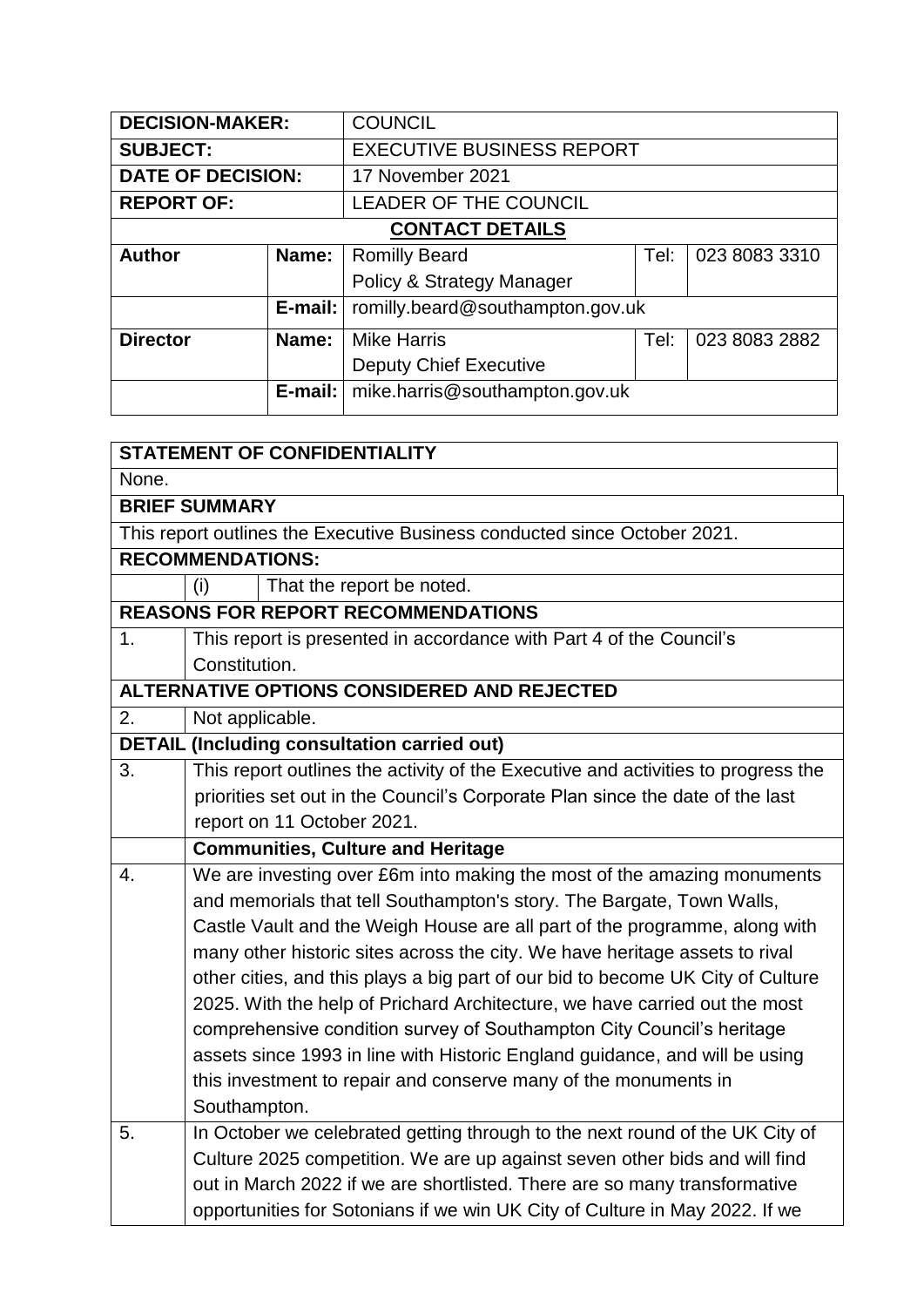|    | win, we will feel the benefits Hull saw when they won in 2017, plus much          |
|----|-----------------------------------------------------------------------------------|
|    | more - Hull gained more than 800 jobs, a spectacular crowd-worthy events          |
|    | programme, over six million visitors to the city, a £300m+ boost to their visitor |
|    | economy with the resulting bustling shops, restaurants, hotels and transport,     |
|    | over 100 schools engaged in their learning programmes, and 56,000 young           |
|    | people took part in City of Culture activities. In the coming months, the         |
|    | Southampton 2025 Trust will be developing the final bid ready for submission      |
|    | in January 2022. The #makeitSO campaign is being rolled out by the bid team       |
|    | and partner organisations, of which I am proud to say the Council is key          |
|    | player, to raise awareness and galvanise audiences behind the bid. In             |
|    | addition, engagement work continues with a wide range of private, charity and     |
|    | public sector stakeholders. Internally within the Council we will be undertaking  |
|    | a mass awareness campaign and providing managers with a toolkit of                |
|    | resources to raise awareness and engagement levels within their teams and         |
|    | also with their local audiences. This is our time - let's #makeitSO.              |
|    | <b>Our Greener City</b>                                                           |
| 6. | Millbrook Roundabout Living Wall has been awarded a prestigious gold,             |
|    | Green Apple Award by The Green Organisation. The Southampton City                 |
|    | Council, Balfour Beatty and Biotecture collaboration is a unique feature at one   |
|    | of the busiest gateways to the city.                                              |
| 7. | I am incredibly pleased to announce that once again, Portswood Rec,               |
|    | Riverside Park and St James' Park have all been recognised as some of the         |
|    | best parks in the UK by the annual Green Flag Awards. During the past 18          |
|    | months, especially during the lockdowns, our parks and green spaces have          |
|    | played a vital role for people, as a place to relax, exercise and meet friends    |
|    | and family safely. The news that Portswood Rec, Riverside Park, Central           |
|    | Parks and St James's Park have achieved the Green Flag Award is testament         |
|    | to the hard work and dedication of the team that make our green spaces            |
|    | places that everyone can enjoy.                                                   |
|    | Growth                                                                            |
| 8. | I am pleased to say that the Council has launched a grant scheme to support       |
|    | event organisers in the city in the coming months, helping to boost growth,       |
|    | the economy, and community life as we build back better from COVID-19.            |
|    | Grants of between £250 and £5,000 are available to support up to 50% of the       |
|    | costs of events and festivals that are accessible to the general public.          |
|    | Applications are welcome from non-profit organisations such as voluntary and      |
|    | community groups, social enterprises, faith organisations, schools, PTAs and      |
|    | 'Friends of' groups, as well as for-profit businesses and sole traders            |
|    | (applications will be considered on a case-by-case basis). Priority will be       |
|    |                                                                                   |
|    | given to residents and organisations/businesses based in the city.                |
| 9. | I am also proud to announce that our Gatehouse Apartments partners                |
|    | Grainger, were joined by Councillors and the Executive Director of Place,         |
|    | Kate Martin, to celebrate the success of the 132-home scheme - launched in        |
|    | March this year, the East Street apartment development was fully leased in        |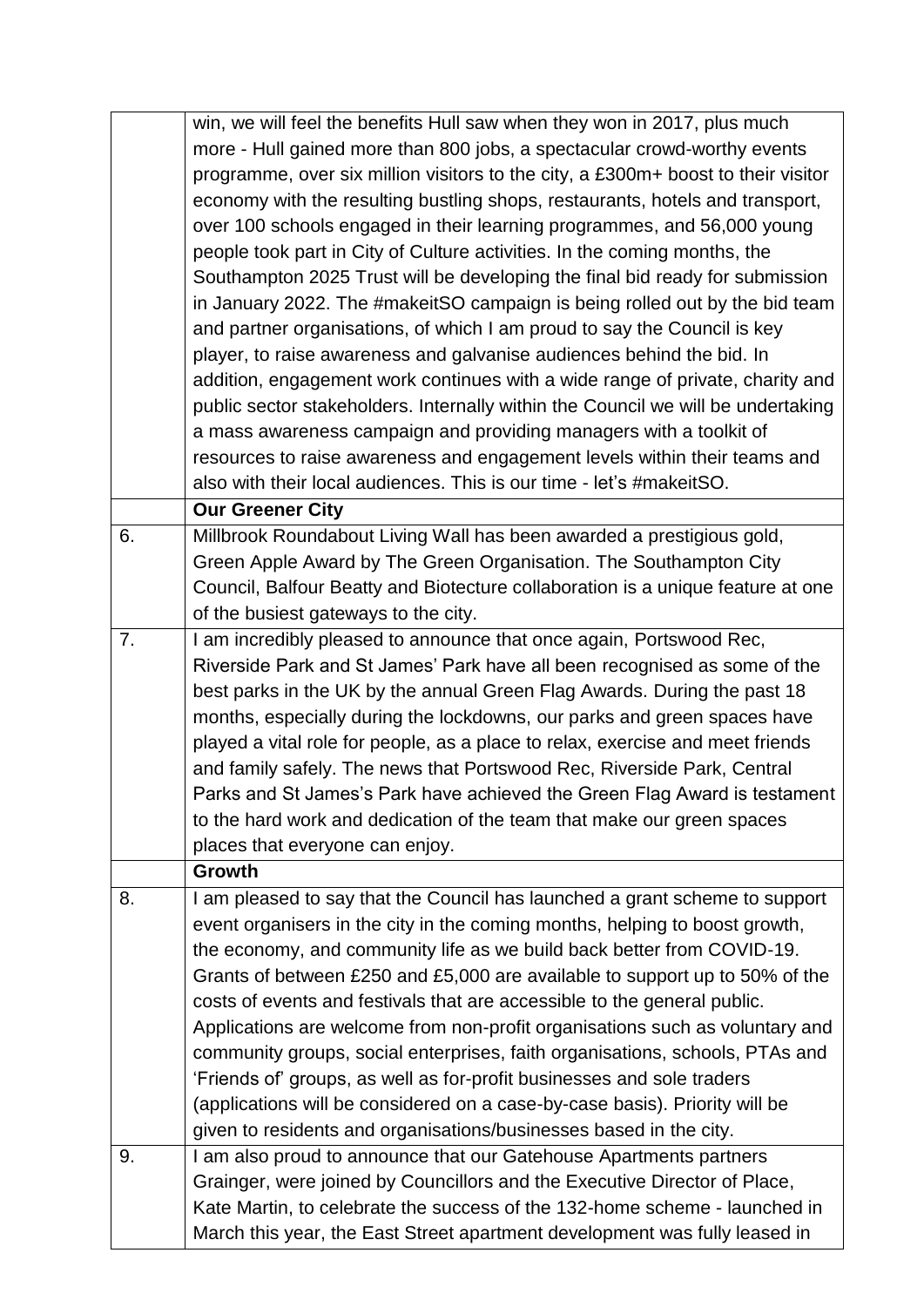|     | just over three months, eight months ahead of schedule. The pet-friendly        |
|-----|---------------------------------------------------------------------------------|
|     | development of one and two-bedroom apartments started welcoming its first       |
|     | residents at Easter with the entire complex now fully occupied. Helen Gordon,   |
|     | Grainger's CEO, has confirmed that as a result of in-depth research, Grainger   |
|     | has identified Southampton as one of their 22 'targeted cities' for long-term   |
|     | investment based on demand and growth prospects. Grainger's investment          |
|     | demonstrates the incredibly exciting opportunities for investors and            |
|     | developers in the city.                                                         |
|     | Wellbeing                                                                       |
| 10. | We have worked closely with educational settings, including universities, to    |
|     | provide guidance and communicate key messages around infection                  |
|     | prevention. We worked with University of Southampton Students Union on a        |
|     | joint video featuring Dr Debbie Chase providing advice on vaccinations and      |
|     | safe behaviours. We have also worked with both universities in the city and     |
|     | produced communications assets to support a campaign at the start of the        |
|     | academic year to encourage safe behaviours. Other audiences have been           |
|     | engaged through targeted outreach activities, including a visit by our          |
|     | Community Champions to a supported housing scheme where they explained          |
|     | the importance of regular testing and handed out more than 100 kits. As a       |
|     | council, we have also taken positive action to ensure that as of 11 November,   |
|     | all staff working in a CQC-registered care home are fully vaccinated, and that  |
|     | from this date all new starters will have a vaccination requirement for their   |
|     | roles.                                                                          |
| 11. | The council is working towards signing up to the Local Authority Declaration    |
|     | on Healthy Weight. The declaration consists of 16 commitments that aim to       |
|     | promote healthy weight across the local area. Because the declaration is a      |
|     | council-wide commitment to promoting the health and wellbeing of the local      |
|     | population, we have now convened a steering group to enable all                 |
|     | departments to play a role and ensure that healthy weight is considered in all  |
|     | policy and practice. The steering group will be responsible for progressing the |
|     | action plan that will achieve sign-up to the declaration and monitor progress   |
|     | against the 16 commitments. This work sits alongside existing projects that     |
|     | help tackle childhood obesity such as the Healthy Early Years Award and         |
|     | Healthy High Five.                                                              |
|     | A Council that works with and for you                                           |
| 12. | Southampton City Council Highways Partnership, with Balfour Beatty, have        |
|     | made it through to the finals in the Europe, Middle East and Africa region for  |
|     | the Outstanding Cooperation and Collaboration category at the World             |
|     | Commerce & Contracting (formerly IACCM) Innovation and Excellence               |
|     | Awards 2021. Recognising the value of mutual and independent goals and          |
|     | open and trusting ways of working, this nomination is a ringing endorsement     |
|     | of our invaluable partnership. The finals will be held on 1 December.           |
| 13. | Our staff have also continued to exhibit exemplary standards of work,           |
|     | garnering more awards in recognition of contributions to our valuable           |